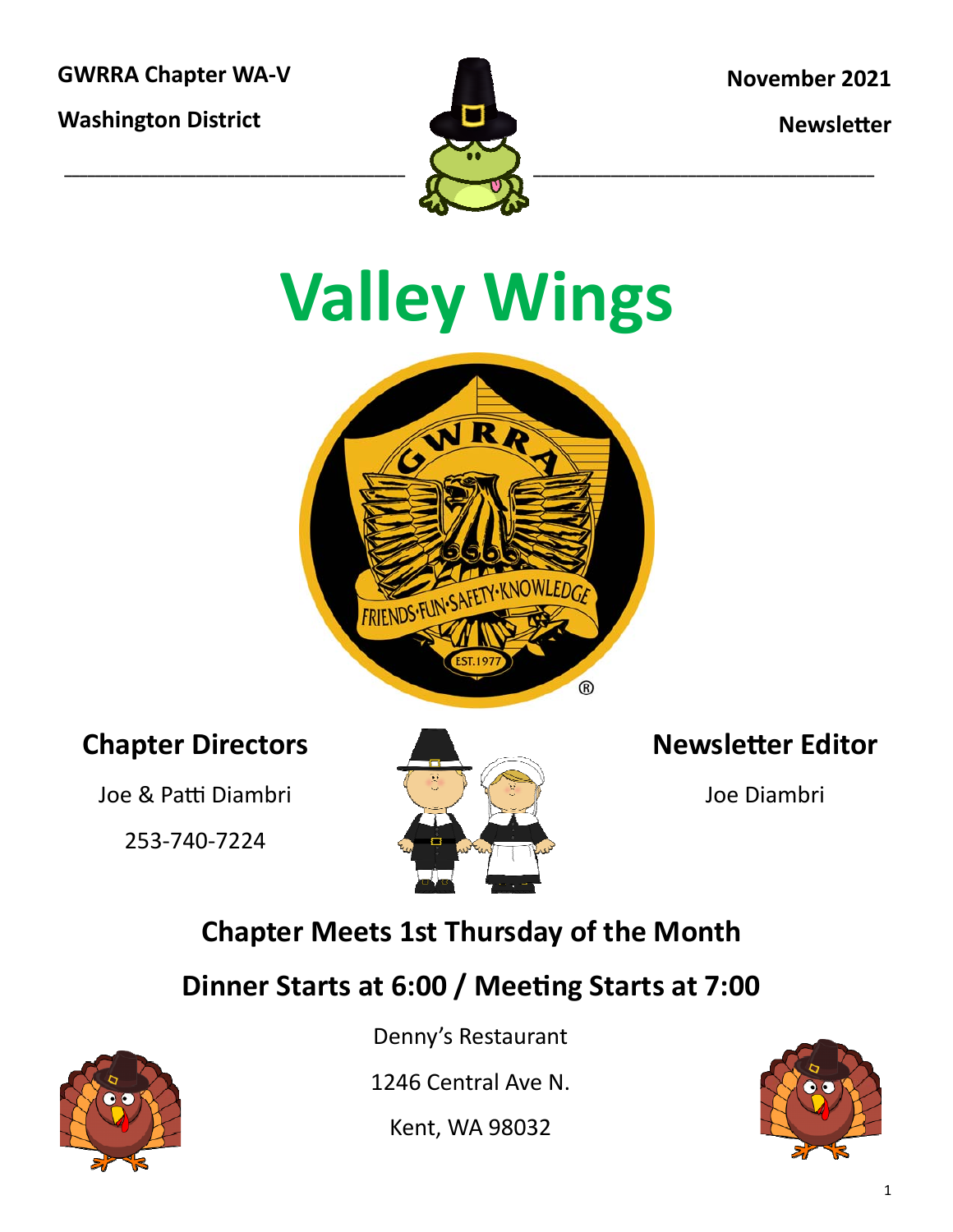### **From The Chapter Director**



#### **Almost the End of What Seems Like an Era**

#### Hello All

Time is getting shorter and believe it or not this is the second to the last time you will be seeing our mugs on the second page of the newsletter! Yes, I'm sure some of you are saying Hooray!

Starting with the January edition, there will be a different picture, and hopefully better articles on that page! Starting the first of the year you will have your new directors on the page! As of the October meeting, Jeff started in with completely taking command over of

the meeting to which we had no problem figuring he would have no problem with doing so! Now with the complete change taking place shortly, the new directors A.K.A. Jeff and Cindy Duffield are making plans for the 2021 Christmas party which will be taking place in the clubhouse at their community! Another thing with the changeover is that we will be bringing Steve and Shari Cotes onboard as Assistant Chapter Directors also and soon will be sworn in at that position to be done at the same time we are sworn in as ACD as well.

After some discussion of what is in store for the upcoming, Jeff and Cindy have noted that they would like to keep the rest of the staff the same as it is! As of January we have discussed that they will keep the Marble game going as well as the color game, the membership number, and of course the 50/50 drawing! Speaking of games we had ceased the member number due to lack of articles in which we hide them, but had enough to start it up so editor (Joe) added a number but did it just to get members looking and added his and number was found by many! No money was given as Joe agreed that it was more less a practice and as long as there are enough articles to hide numbers four there will be one added each month, so asked for as many as possible to add an article for a better challenge! Color drawing was won by Patti, and she was wearing colors so won \$5.00. The Marble game sitting at \$438.00 wasn't won so will increase next meeting! And last was the 50/50 drawing with \$30.00 in it and was won by Mike Breise!

As much as we have enjoyed the chapter director position it's time for new blood and we now have someone that we feel very capable of taking over the director position. We thank them for stepping up and taking over the position!

*Joe & Patti Diambri*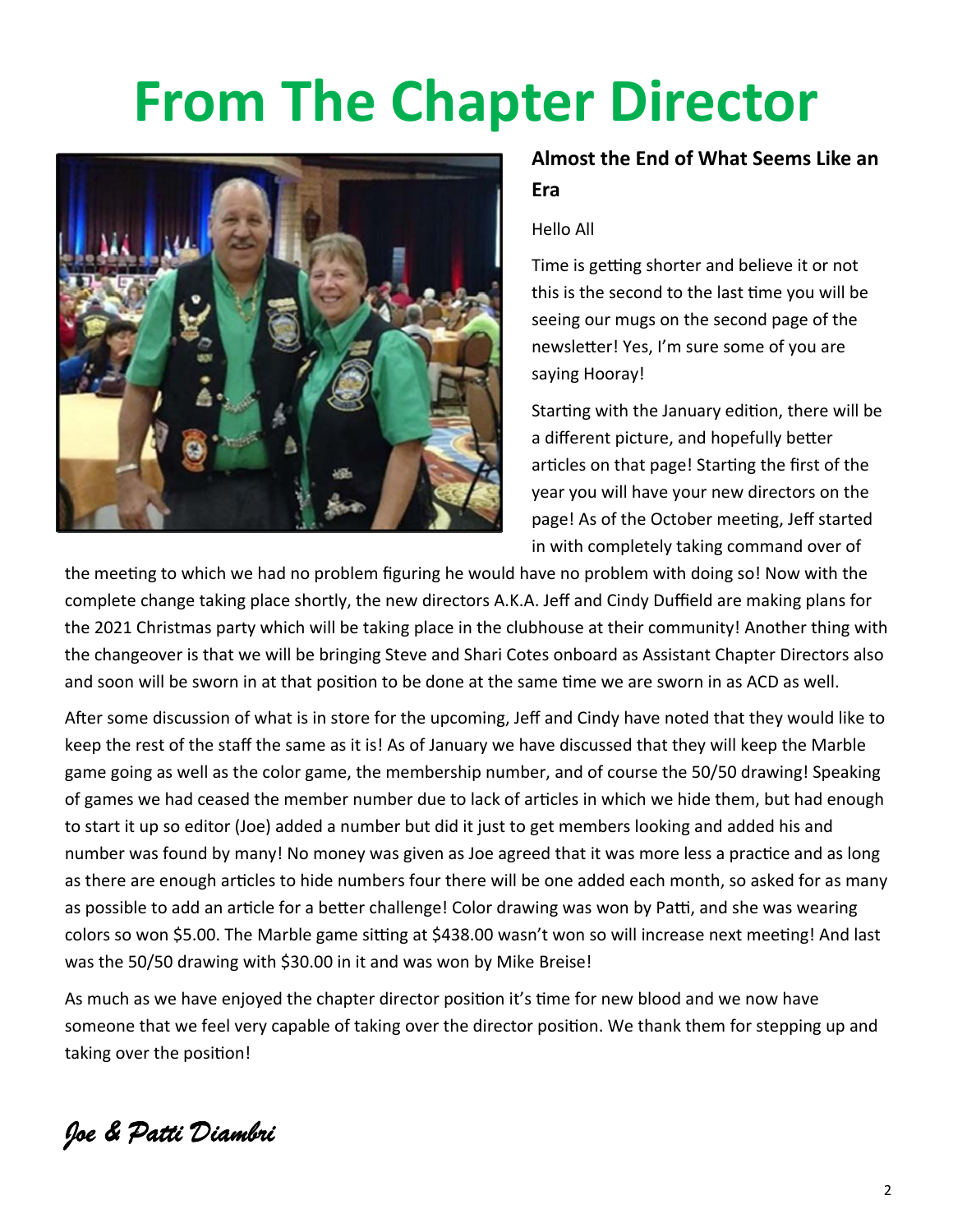### **Assistant Chapter Director**



October Activities

Our Chapter meeting on the 7th of October went well with Ron and Dianna from Chapter I and several of our Chapter A friends. Dennis was even able to make it on his way home from work. Cindy and I are slowly taking over more Chapter duties, I ran the meeting asking for and getting some great input from everyone there on a activities and rides they have participated in during the last month.

 Our hearts are broken and saddened by the passing of our friend Teri Holt from Chapter A. She will be missed. Our condolences to Bill and his Family as they grieve for her.

My tire woes are still ongoing, from picking up a screw in my rear tire, to ordering new tires and waiting for months for them to arrive. I was lucky to have a spare set of wheels and tires that I picked up from Dennis a while back. The tire on the rear wheel I got from him was well worn but still usable, so I put that wheel on the bike to get me by and keep me riding. After consulting several people, I took my wheel and tire with the screw in it to Dave at 410 Moto in Buckley. The tire has about 6000 miles on it, so still life left in it. He plugged and patched it on the inside. I put the wheel back on the bike and will ride it until I can get the new tires. Due to supply chain issues, Dunlop is having trouble keeping up and the tire sellers are only getting them in a few at a time. At least I can still ride.

Cindy and I were able to take a week off and go camping. It is our yearly anniversary trip and this time we loaded up the bike and Spyder in the toy hauler and went five south to Silver Cove RV Park near Castle Rock. A very nice campground I heard about from Mike Briggs when he stayed there a while back. We got there Saturday afternoon and got set up before dark. Late that night I got very sick, thinking at first it was food poisoning from the dinner I ate. It most likely was a stomach flu. I was feeling bad for a couple days after that. Due to the rainy weather in the forecast we had to wait for times to do outside activities. Out first outing was on the bikes for a ride up to Mt. St. Helens Johnston Observatory. Much to my dismay, we dressed for the warmer weather that we had at the camp and not the colder weather one at 4000 ft. altitude. I did not put on my heated jacket liner and I left Cindy's heated liner at home. The clouds covered the peak of the mountain so our view was not the best but still good. The ride itself up and back was really good. We would have enjoyed it more if we were warm.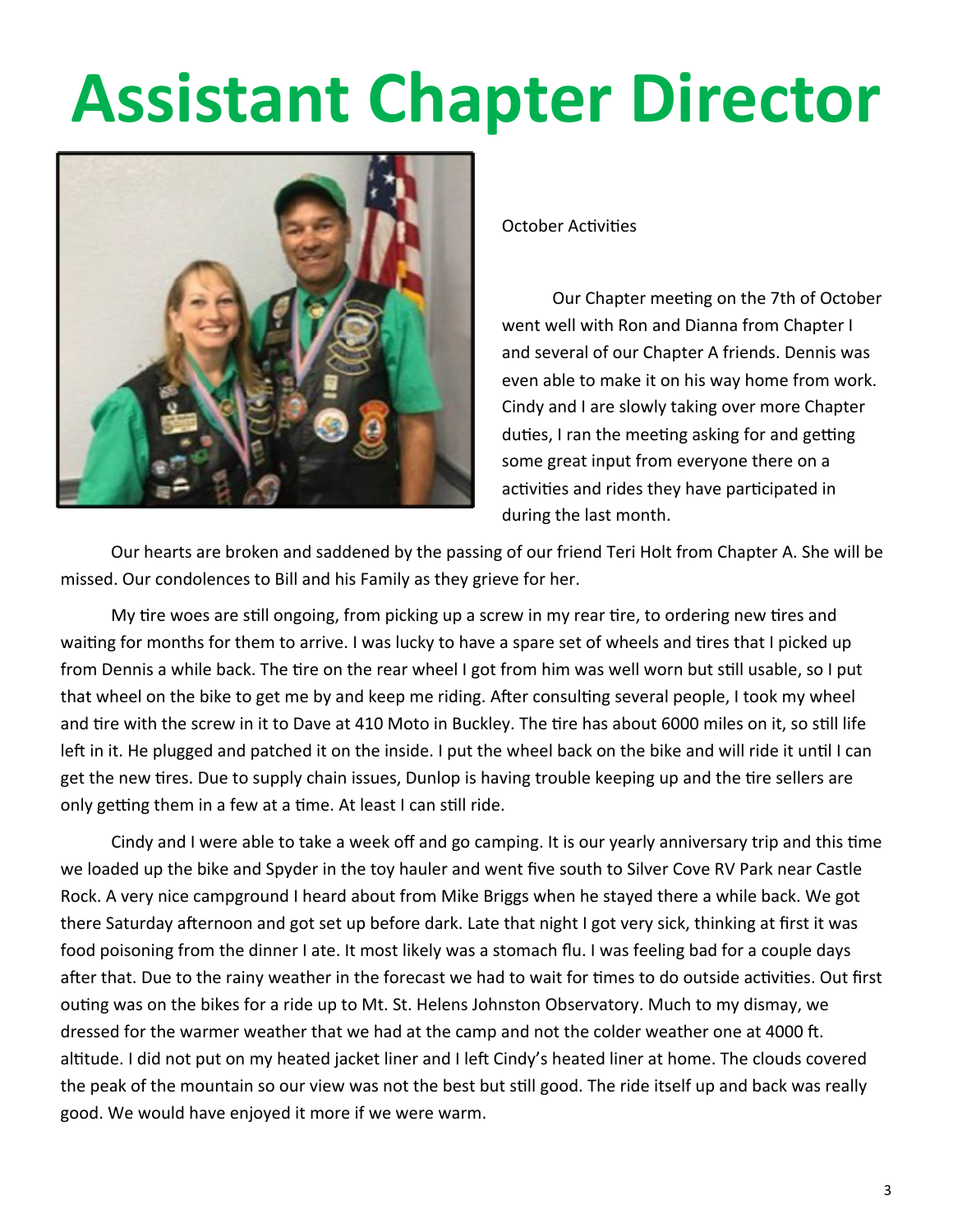### **Assistant Chapter Director Continued**

We also had our electric bicycles with us and rode around the park a few times. Friday turned out to be a nice day so we took another ride. This time we went west toward Castle Rock and turned on Tower Rd. Tower Rd loops up and around and reconnects with the road to Mt. St. Helens. Very nice twisty ride. We then headed east toward the mountain again and up to one of the lookout stops. The view was much better with less clouds and also about 10 degrees warmer. Time to head home on Saturday, after packing up and getting on the road north we stopped at Ramblin Jacks RibEye for lunch. This is the location for Chapter Z's meeting. Very good food. Now that we are home and back to our life and busy schedules, it's time to get back to work.

An upcoming activity to put on your calendars is our Christmas Party. December 12th, 10 am to 3 pm. We will hold it at our community clubhouse at 27456 150th Ave SE in Kent. We can start with the Seahawks Game 9 that starts at 10:00 on the TV. Lunch at 12:00 and a gift exchange after the game. Chapter A is invited to join us for the fun. Dress code is Christmas attire, ugly sweaters/ties. Let's have some fun.

Ride Safe and we will see you soon Jeff & Cindy

### **This Section Reserved for Up Coming Chapter Asst.**



Hopefully if all goes as planned you will be seeing some good reading showing up in this area! We have high hopes as well as expectations coming our way soon! Plan of attack is to initiate in Steve and Shari the first of the year, at which time Patti and myself will also be initiated in as ACD as well! With that said I wanted to put in a picture of what is to come!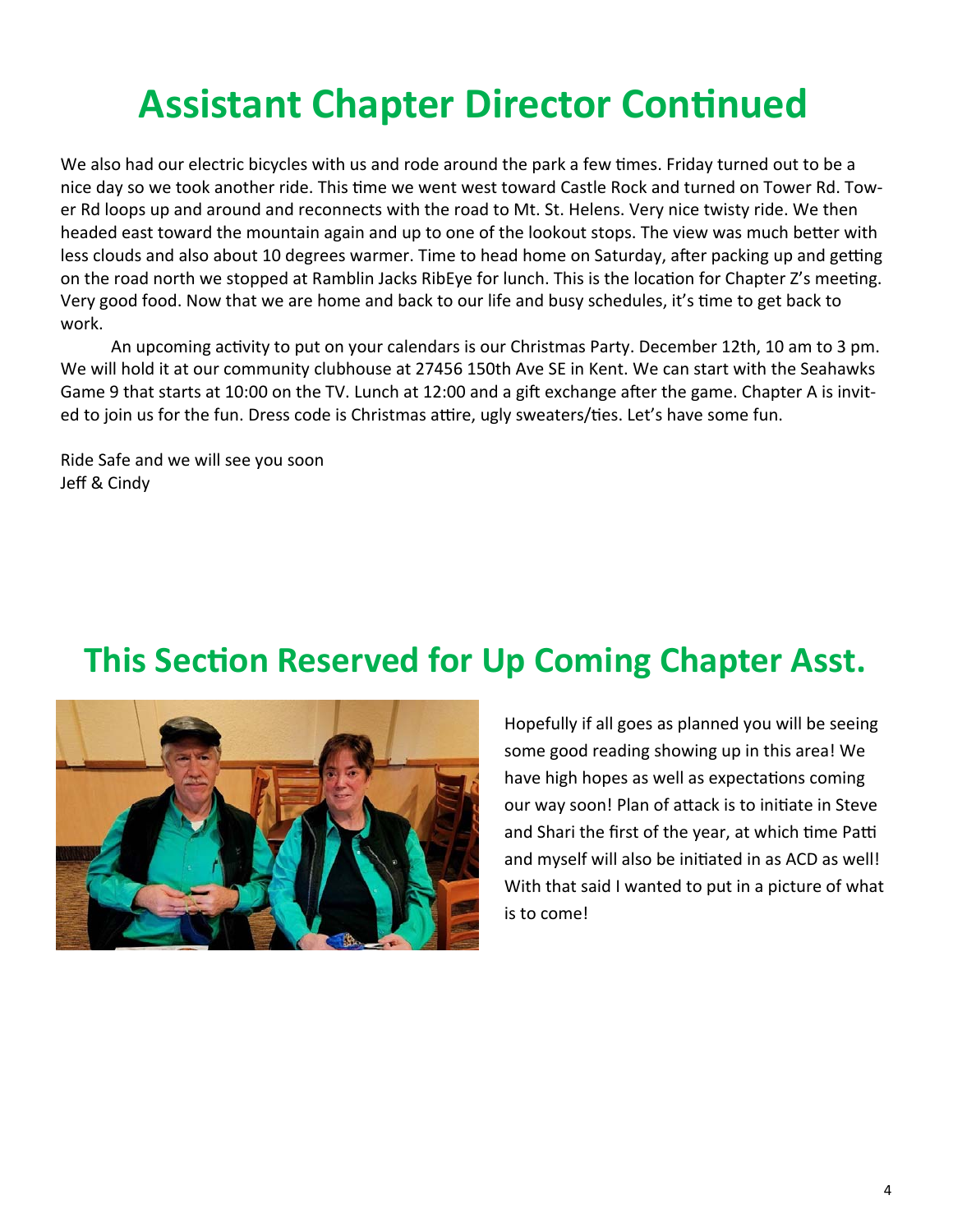### **Ride Coordinator**



We visited Chapters I,O,Z and of course A in October.

I am proud to announce that on the way back from visiting Chapter Z we found the elusive 'Bigfoot' hiding in the back of the Calico Woodworkers shop in Elbe.



Proving once again that owning a Goldwing isn't only about the ride..it's about the adventure!!!

## **From The Editor**



Just to let you know, the newsletter is not just for the staff but is for all members to send in an article! Feel free to send in something you want to share with everyone whether you feel it's important or not, if you want it published (within reason) we can add it to our newsletter!

Did you find it? Did you look? I found it so if you didn't, look again

**R.I.P. Teri Holt! You are no longer suffering and will always be remembered!**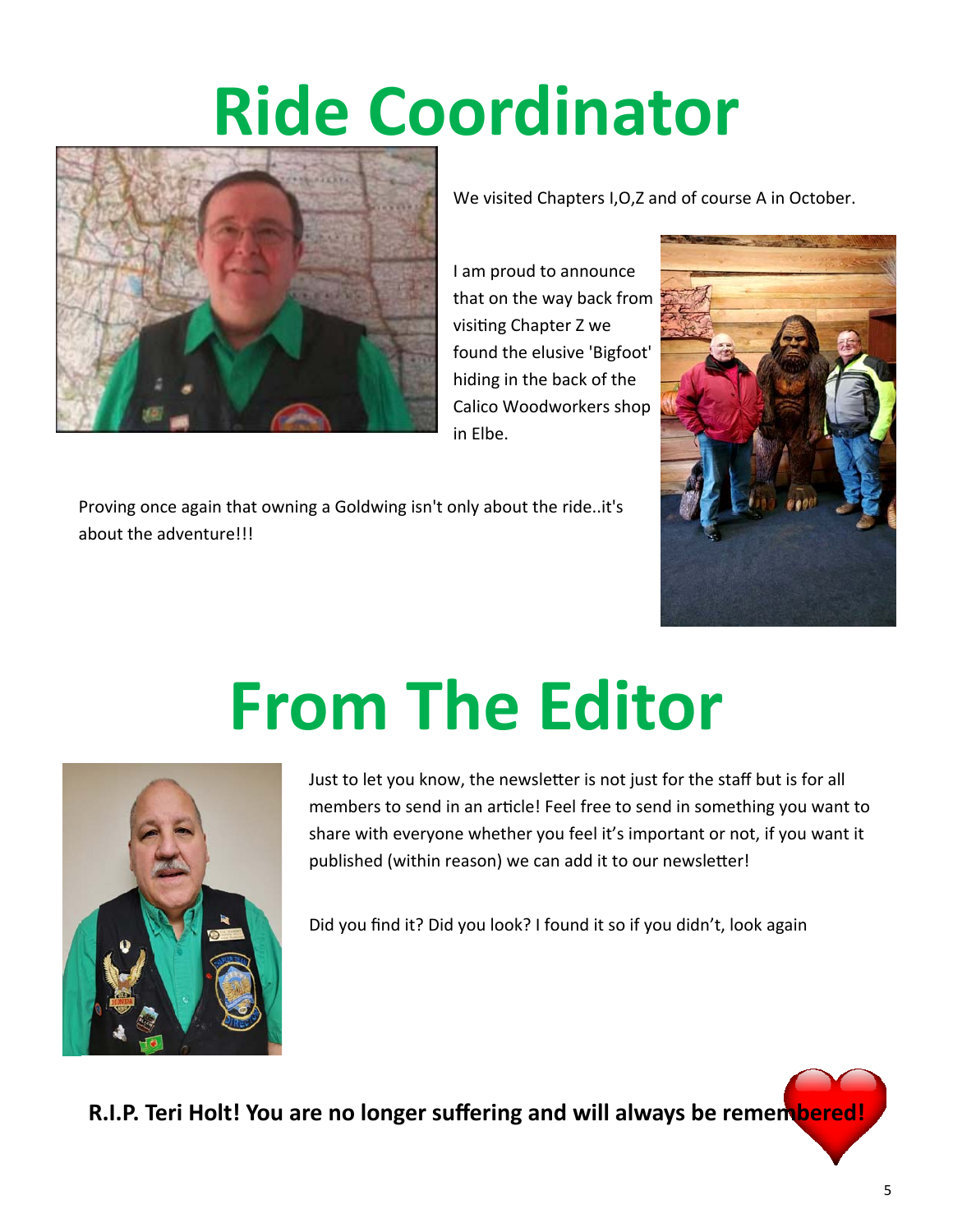### **Motorist Awareness**

#### SECONDS?

Now, since we are motorcycle riders we may think of that as a second helping of our cuisine delight. Actually, I'm referring to that moment in time.

Time seems to fly by, especially if we watch those 9 sec‐ onds tick by. Now, let's look at the time factor at an intersection. You are stopped at a red light and may be adjacent to a large vehicle that is blocking your view of traffic to your left or right. The traffic light turns green, do you rush ahead? That may not be a good idea. Take that extra second or two before venturing into the inter‐ section and you may find that you were not "second best" to the person running the red light.



Take that extra moment at those intersections and ride to live, live to ride.

Vic Parr WAV Motorist Awareness Advocate

# **Chapter Highlights**

### SEND ME SOMETHING!

J\_diambri@yahoo.com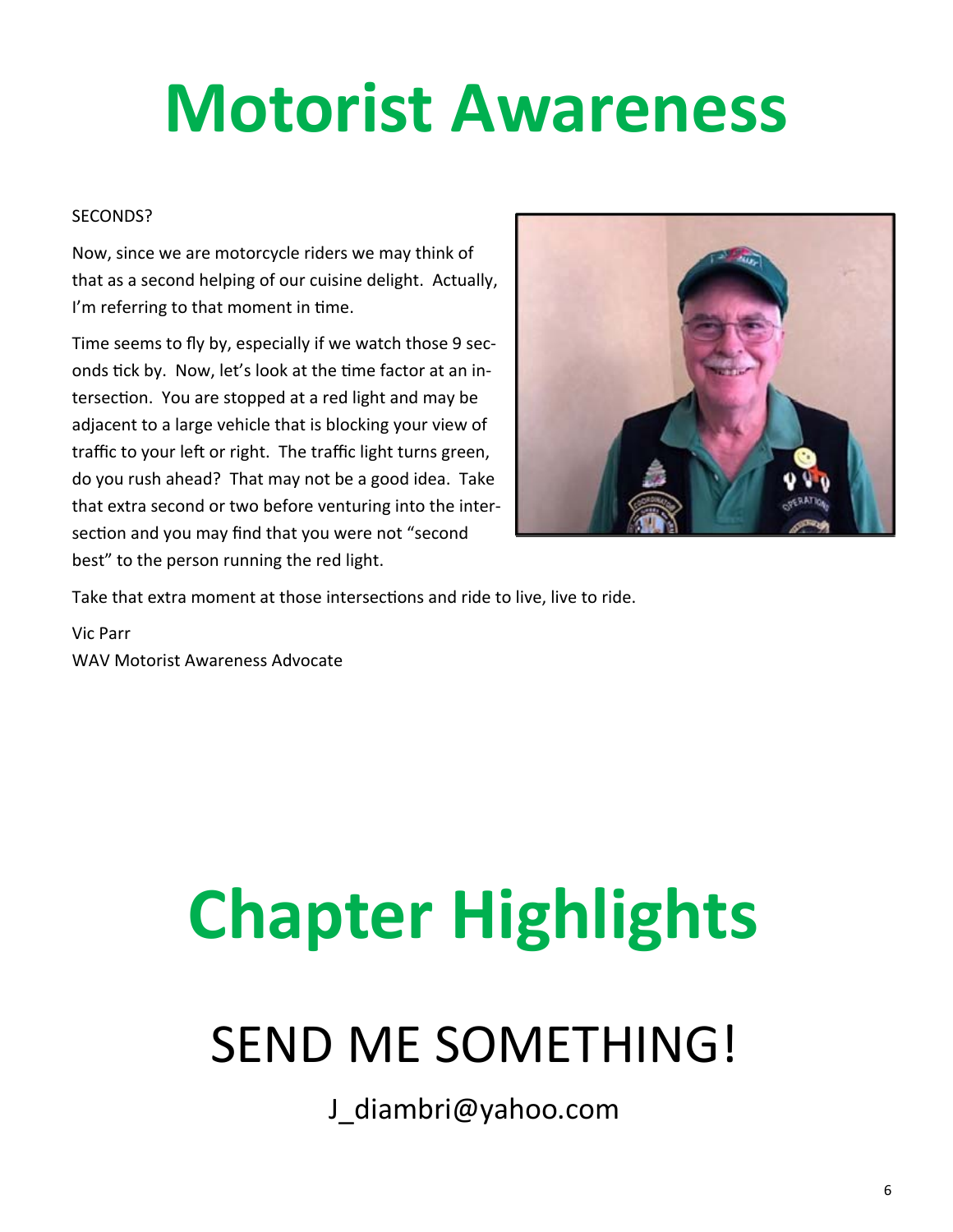### **Birthdays & Anniversaries**



#### **November Birthdays**

11/30 Leroy Ljunggren

#### **November Anniversaries**

11/11

Jan & Leroy Ljunggren



@wondercliparts.com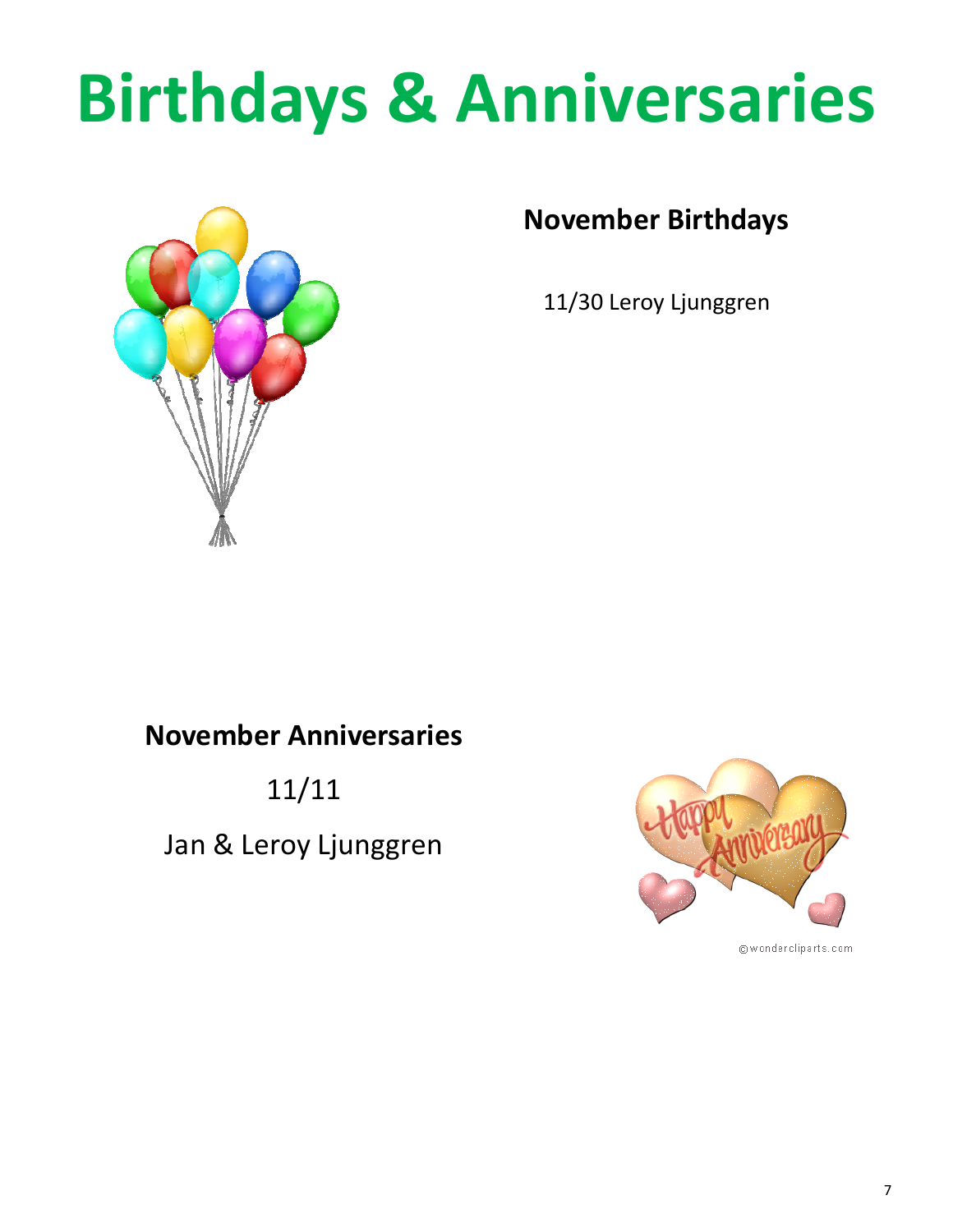# **November**

|                  | $\mathbf 1$ | $\overline{2}$   | $\overline{\mathbf{3}}$ | $\overline{4}$<br><b>Chapter Meeting</b><br>Denny's | 5                            | 6      |
|------------------|-------------|------------------|-------------------------|-----------------------------------------------------|------------------------------|--------|
| $\boldsymbol{7}$ | $\,8\,$     | $\boldsymbol{9}$ | $10\,$                  | ${\bf 11}$                                          | $12\,$                       | 13     |
| $14\,$           | 15          | 16               | $17\,$                  | $18\,$<br><b>Chapter Social</b><br>TBD              | $19\,$                       | $20\,$ |
| $21\,$           | 22          | 23               | 24                      | 25<br>Thanksgiving<br>Day                           | 26<br><b>BLACK</b><br>FRIDAY | $27\,$ |
| 28               | 29          | 30               |                         |                                                     |                              |        |